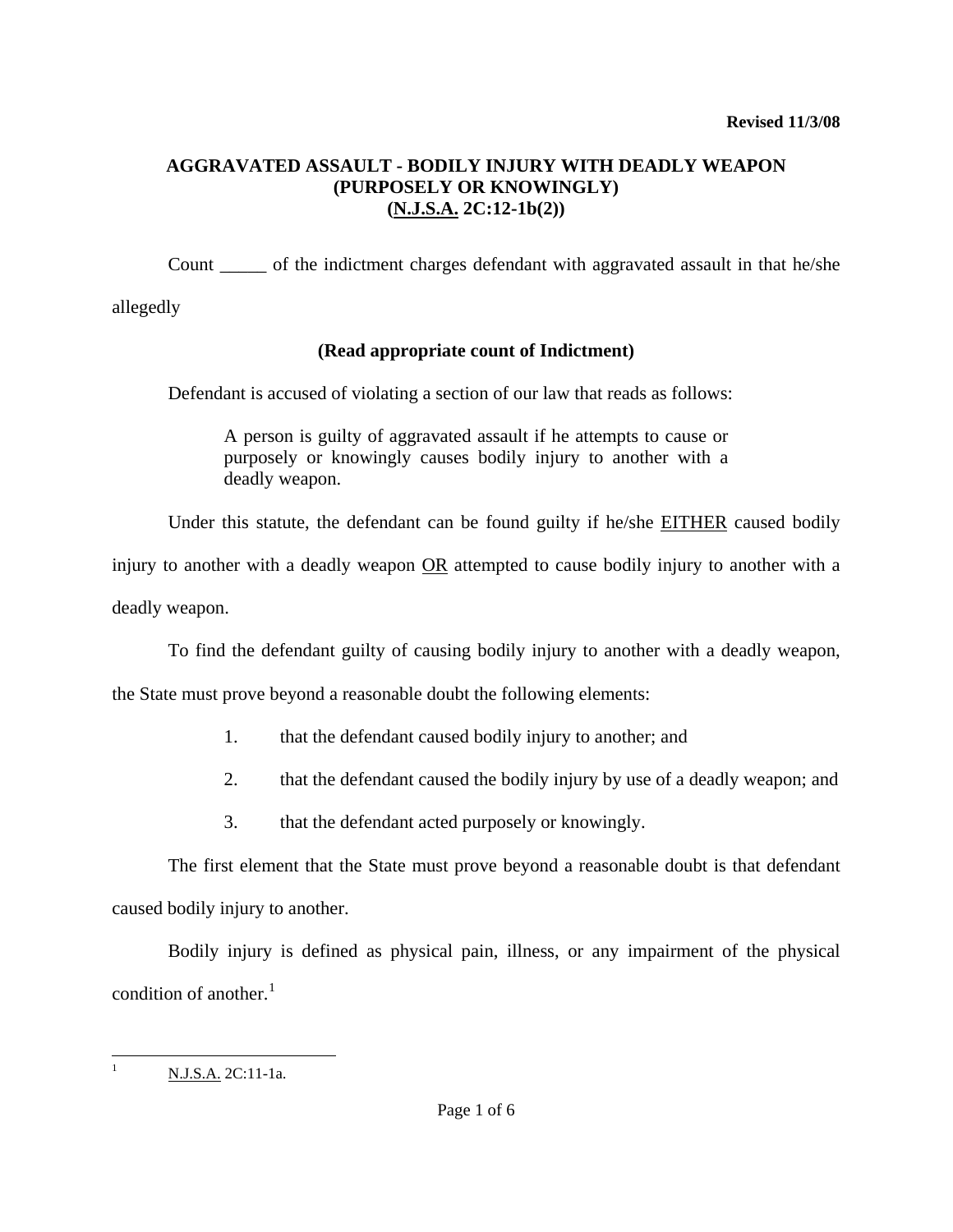The second element that the State must prove beyond a reasonable doubt is that the defendant caused the bodily injury by use of a deadly weapon.

Causation has a special meaning under the law. To establish causation, the State must prove two elements, each beyond a reasonable doubt:

First, that but for the defendant's conduct, (name of victim) would not have sustained bodily injury.

Second, that the bodily injury sustained by (name of victim) was within the design or contemplation of the defendant. If not, it must involve the same kind of injury or harm as that designed or contemplated, and must also not be too remote, too accidental in its occurrence or too dependent on another's volitional act to have a just bearing on the defendant's liability or on the gravity of his offense. In other words, the State must prove beyond a reasonable doubt that the bodily injury sustained by (name of victim) was not so unexpected or unusual that it would be unjust to find the defendant guilty of aggravated assault.

A deadly weapon is any firearm or other weapon, device, instrument, material or substance, whether animate or inanimate, which in the manner it is used or is intended to be used is known to be capable of producing death or serious bodily injury. Serious bodily injury means bodily injury that creates a substantial risk of death or that causes serious permanent disfigurement, or protracted loss or impairment of the function of any bodily member or organ.

The third element that the State must prove beyond a reasonable doubt is that the defendant acted purposely or knowingly.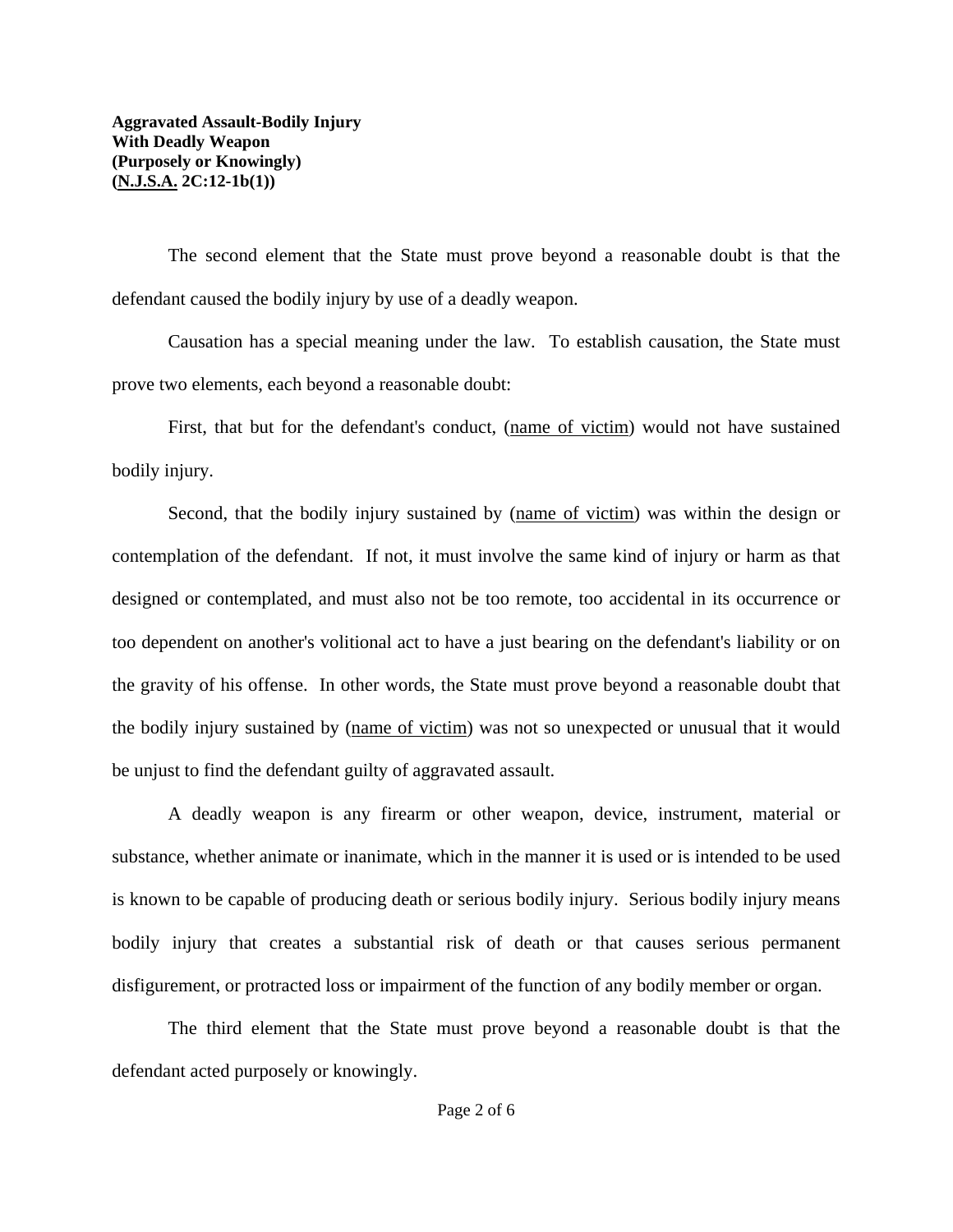**Aggravated Assault-Bodily Injury With Deadly Weapon (Purposely or Knowingly) (N.J.S.A. 2C:12-1b(1))** 

A person acts purposely with respect to the nature of his/her conduct or a result thereof if it is his/her conscious object to engage in conduct of that nature or to cause such a result. A person acts purposely with respect to attendant circumstances if he/she is aware of the existence of such circumstances or he/she believes or hopes that they exist. "With purpose," "designed," "with design," or equivalent terms have the same meaning.

A person acts knowingly with respect to the nature of his/her conduct or the attendant circumstances if he/she is aware that his/her conduct is of that nature, or that such circumstances exist or the person is aware of a high probability of their existence. A person acts knowingly with respect to a result of the conduct if he/she is aware that it is practically certain that his/her conduct will cause such a result. "Knowing," "with knowledge," or equivalent terms have the same meaning.

Purpose and knowledge are conditions of the mind that cannot be seen and that can be determined only from inferences from conduct, words or acts. It is not necessary for the State to produce a witness to testify that the defendant stated that he/she acted with a particular state of mind. It is within your power to find that proof of purpose or knowledge has been furnished beyond a reasonable doubt by inferences that may arise from the nature of the acts and circumstances surrounding the conduct in question.

#### **[CHARGE WHERE APPROPRIATE]**

[When the actual victim was one other than the intended victim, add: It is immaterial that (name the victim) was or was not the intended victim.]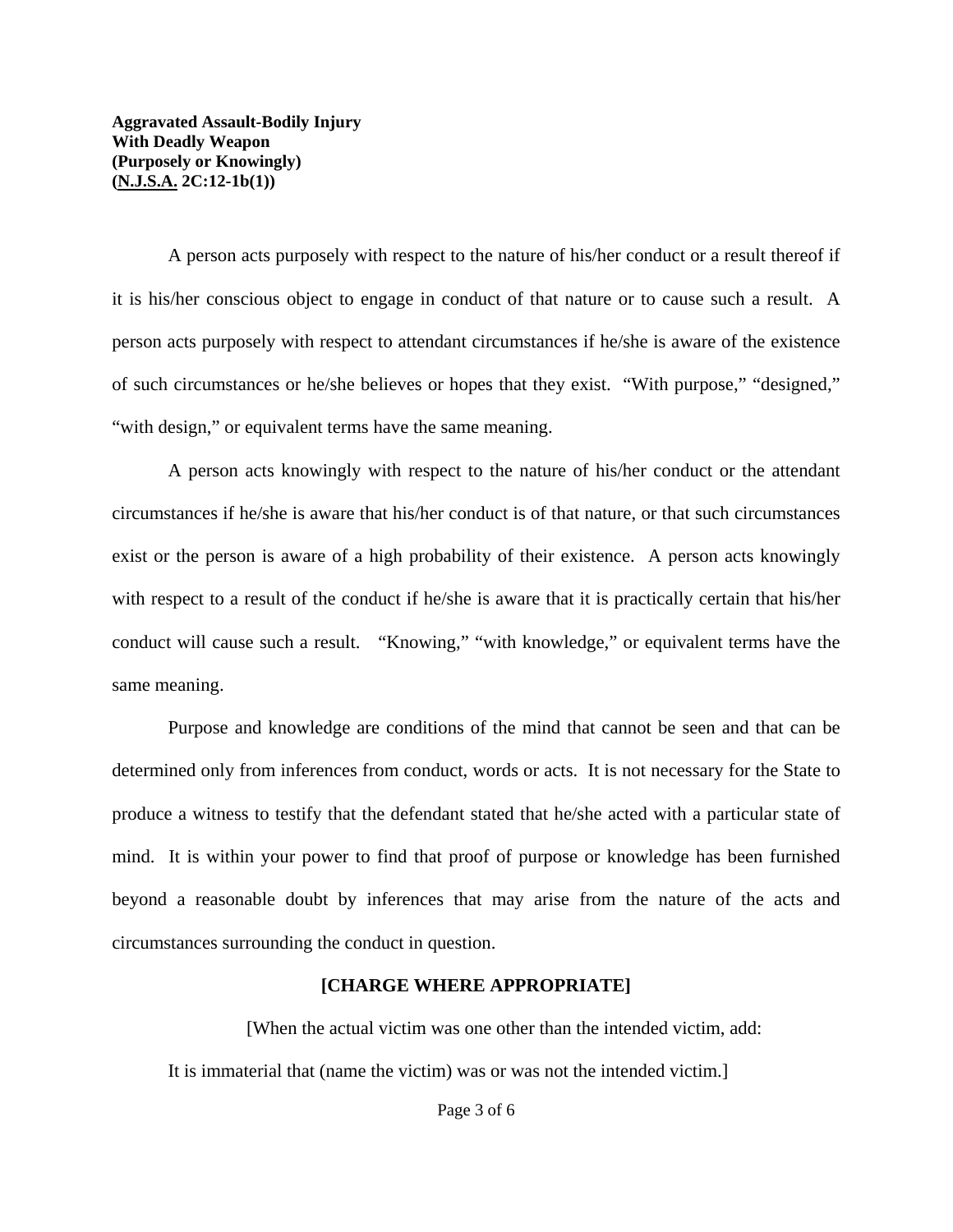$\overline{a}$ 

## **[CHARGE IN ALL CASES]**

If you find that the State has proved each element beyond a reasonable doubt, then you must find defendant guilty. If you find that the State has failed to prove any element beyond a reasonable doubt, then you must find defendant not guilty of the charge of aggravated assault by causing bodily injury with a deadly weapon.<sup>[2](#page-0-1)</sup>

As I previously instructed you, the defendant can be found guilty if he/she EITHER caused bodily injury to another with a deadly weapon OR attempted to cause bodily injury to another with a deadly weapon. If you find beyond a reasonable doubt that defendant attempted to cause bodily injury to another with a deadly weapon, it does not matter whether such injury actually resulted.

The law provides that a person is guilty of attempt if, acting purposefully, he/she:

# **(select appropriate section)**

1. Engaged in conduct that would constitute the offense if the attendant circumstances were as a reasonable person would believe them to be;

### **(or)**

2. Did (or omitted to do) anything with the purpose of causing bodily injury to another with a deadly weapon without further conduct on his/her part. This means that the defendant(s) did something designed to cause bodily injury to

<span id="page-3-0"></span><sup>2</sup> Where appropriate, charge the lesser included offense of simple assault. See Model Charge for N.J.S.A. 2C:12-1a(2).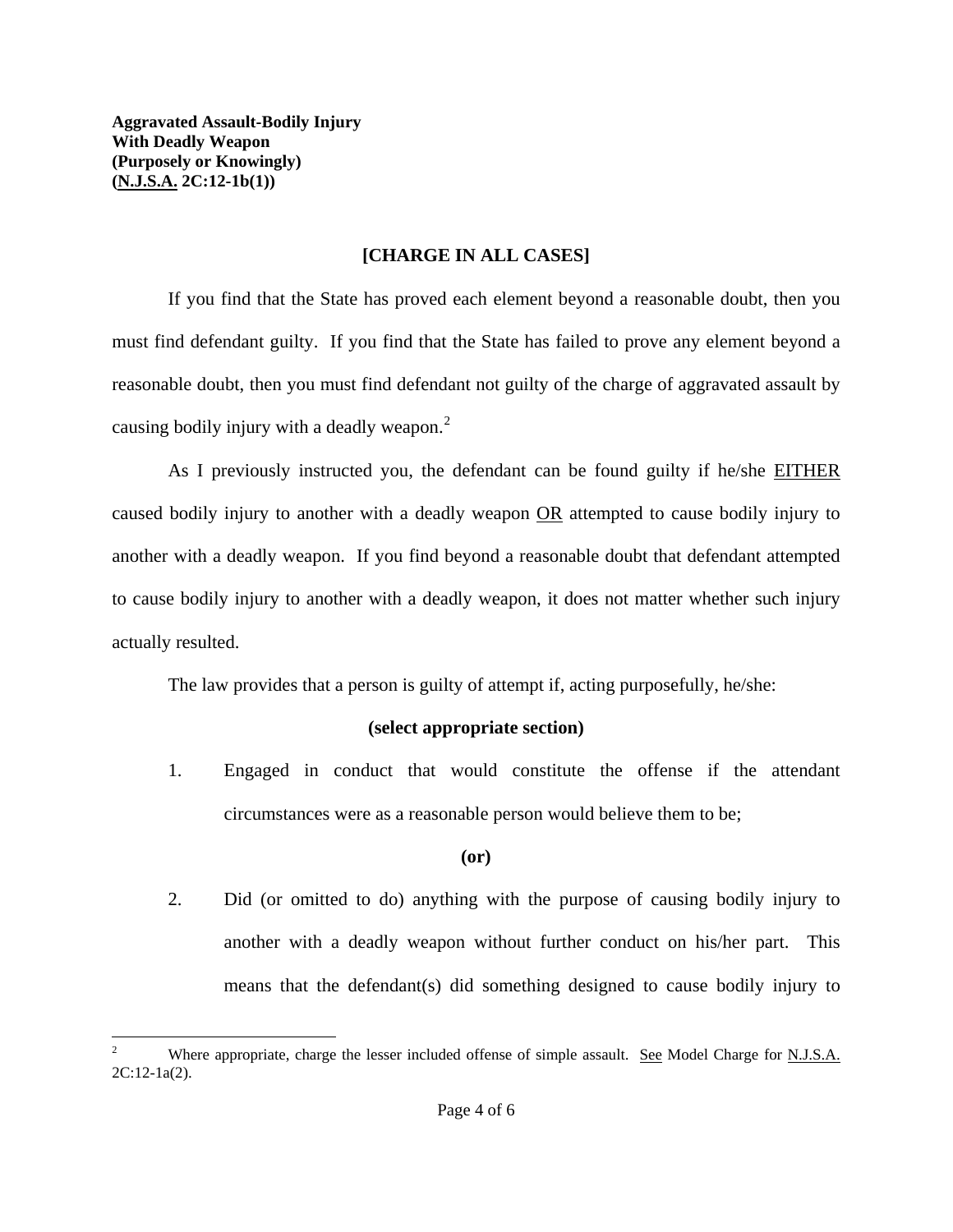1

another with a deadly weapon without having to take any further action.

**(or)** 

 3. Did (or omitted to do) anything that, under the circumstances as a reasonable person would believe them to be, was an act (or omission) constituting a substantial step in a course of conduct planned to culminate in his/her commission of the crime. The step taken must be one that is strongly corroborative of the defendant's criminal purpose. The accused must be shown to have had a firmness of criminal purpose in light of the step(s) he/she had already taken. These preparatory steps must be substantial and not just very remote preparatory acts.<sup>[3](#page-3-0)</sup>

Bodily injury is defined as physical pain, illness, or any impairment of the physical condition of another.

A deadly weapon is any firearm or other weapon, device, instrument, material or substance, whether animate or inanimate, which in the manner it is used or is intended to be used is known to be capable of producing death or serious bodily injury. Serious bodily injury means bodily injury that creates a substantial risk of death or that causes serious permanent disfigurement, or protracted loss or impairment of the function of any bodily member or organ.

A person acts purposely with respect to the nature of his/her conduct or a result thereof if it is the person's conscious object to engage in conduct of that nature or to cause such a result. A

<sup>3</sup> State v. Fornino, 223 N.J. Super. 531, 538 (App. Div. 1988), certif. den., 111 N.J. 570 (1988); cert. den., 488 U.S. 859, 109 S.Ct. 152, 102 L.Ed. 2d 123 (1988).